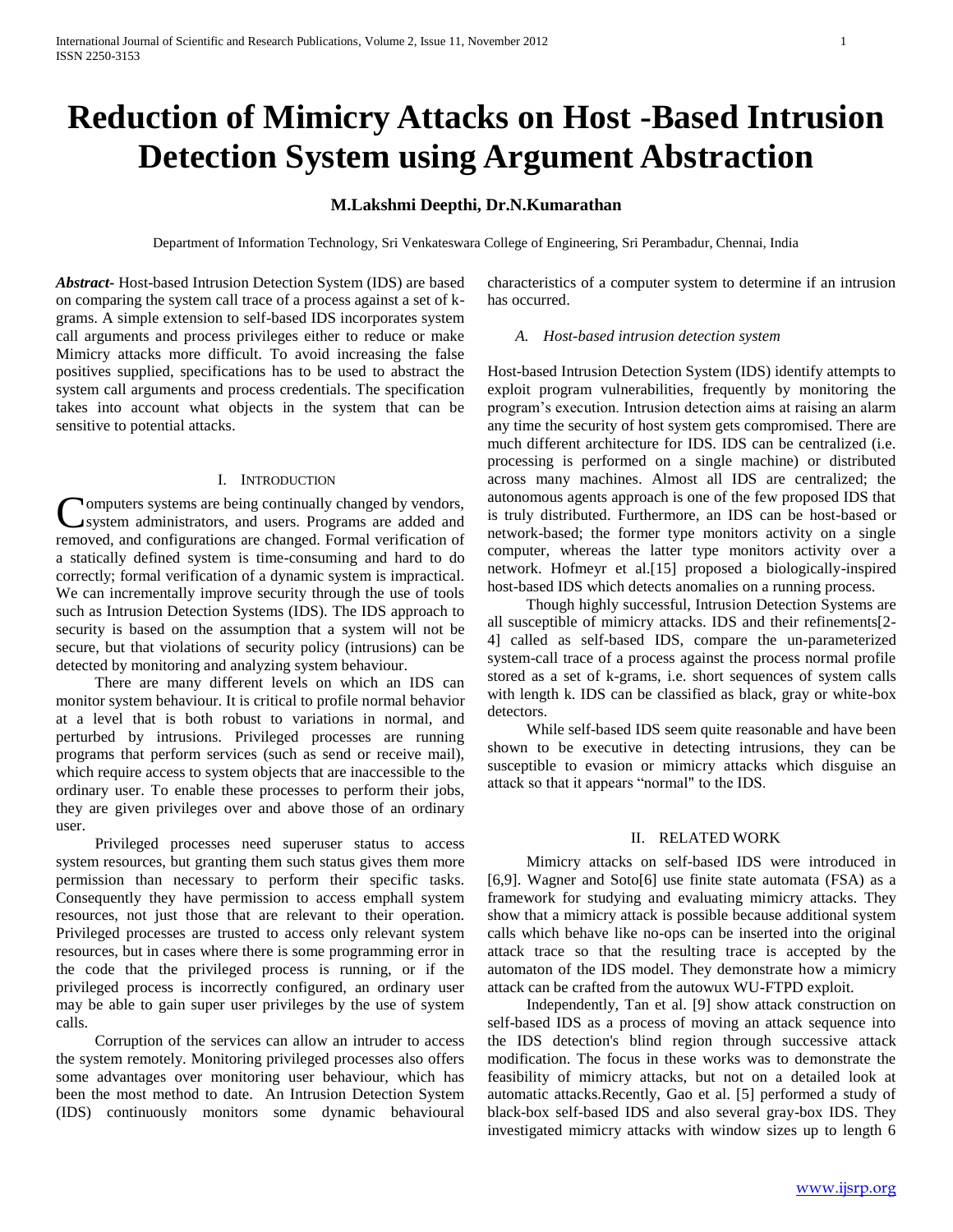and showed the existence of mimicry attacks across the methods and window sizes studied. They demonstrated that various forms of IDS are susceptible to attacks but did not go into details of attack generation. Here given an automatic attack construction algorithm for self-based IDS and similar IDS models, and show empirically that it is computationally easy to generate attacks on self-based IDS for larger window sizes ranging from  $k = 5$  to 11. There are a number of other gray-box enhancements using runtime information which aim to increase the IDS' robustness.

 Sekar et al. [14] proposed a FSA model built from both system calls and program counter information. Feng et al. [7] also make use of the call stack to extract return addresses. These enhancements have been evaluated in [9] where it is shown that attacks still can be constructed. The idea of analyzing arguments of operations for detecting behavior deviance appears in a number of works. For example, [13] shows how the use of enriched command-line data can enhance the detection of masqueraders.

 Kruegel et al. [3] make use of statistical analysis of system call arguments which can be used to evaluate features of the arguments such as: string length, string character distribution, structural inference and token finder. White-box techniques which incorporate some form of program analysis can complement gray-box techniques. Giffen et al. [7] present a white-box IDS which makes use of static analysis to counter mimicry attacks. They provide some partial results which show how static analysis can make it more difficult for an attacker to manipulate the process and generate a mimicry attack.

 Finally, sandboxing techniques also make use of system call argument checking. The systrace system [12] uses system call policies to specify that certain system calls with specific arguments can be allowed or denied. This can be thought of as being a self-based IDS with a window size of one.

#### III. MIMICRY ATTACK CONSTRUCTION

 *Trace:* A trace is a sequence of system calls invoked by a program in its execution.

 Consider self-based IDS model where the alphabet for traces are the system call numbers. To distinguish traces generated by a "normal" program execution versus one where the program has been attacked in some fashion.

#### *Subtraces:* Which are simply substrings of a trace.

 Consider subsequences, which differ from subtraces as they are a subset of letters from the trace arranged in the original relative trace order, i.e. need not be contiguous in the trace. The objective of a self-based IDS is to examine subtraces and determine whether they are normal or not. Let us call a basic attack subtrace, one which is detected by the IDS. A mimicry attack disguises a basic attack subtrace into a stealthy attack subtrace which the IDS classifies as being normal.

# *A. Pseudo Subtraces*

 A weakness of a self-based IDS which makes use of a normal profile represented as a set of k-grams is that it can accept subtraces which actually do not occur in the normal trace(s). For example, consider the following two subtraces of a normal trace:

 $( \ldots, m_{i-4}, m_{i-3}, m_{i-2}, m_{i-1}, A, B, C, D, E, \ldots, S, C, D, E,$ F,  $n_{i+1}$ ,  $n_{i+2}$ ,  $n_{i+3}$ ,  $n$ , ....)

 Suppose the window size is 5, and assume that the subtrace (A,B,C,D,E,F) never occurs in the normal trace. This subtrace, however, will be accepted as normal by a self-based IDS since the two 5-grams derived are present in the normal profile .Call such a subtrace, a pseudo subtrace for window size k, since it is not supported by the actual normal trace, yet passes the IDS detections all its k-grams are present in the normal profile.

 A pseudo subtrace can be constructed by finding a common substring of length  $k - 1 + 1$  with  $l > 0$  in two separate subtraces of length  $(m > k + 1)$  and  $(n > k + 1)$  respectively, and then joining them to form a new subtrace of length  $m + n - k - 1$  $+ 1$ , considering  $l = 0$ . Then concatenate a pseudo subtrace with a normal subtrace or another pseudo subtrace to create a longer pseudo subtrace. A stealthy attack version of a basic attack is simply a pseudo subtrace in whichthe basic attack subtrace is its subsequence.

 The term pseudo subtrace is used specifically so as to refer the resulting overall subtrace which is obtained by joining two separate subtraces. The resulting subtrace contains a foreign sequence of length  $k + 1 + 1$  as a substring. When  $l = 0$  in the joining operation, the foreign sequence is a minimal foreign sequence. In the previous example, (A,B,C,D,E,F) is a minimal foreign sequence for  $k = 5$ . The above process constructs a pseudo subtrace for a mimicry attack where minimal foreign sequences of length  $k + 1$  may exist along that subtrace, each combining two unconnected subtraces of normal traces together. Here, it is to emphasize that the core components of mimicry attacks depend on the notions of subtraces and subsequences.

#### *B. The Overlapping Graph Representation*

 Given a normal trace, represent a profile using what is called an overlapping graph. Consider the normal trace of a program N of length n,  $(N_1, N_2, N_3, ..., N_n)$  where  $N_i$  is the letter representing a system call. Let K be the set of all k-gram subtraces derived from N according to the profile generation rule of a self-based IDS. Given two strings p and q, the function overlap (p, q) gives the maximal length of a suffix of p that matches a prefix of q. The overlapping graph G is defined as a directed graph (V,E) where the vertices V are the k-grams in K and the edges E connect two vertices p and q whenever overlap(p, q) =  $k - 1$ . Augment the trace N by adding a suffix consisting of the  $k - 1$  occurrences of sentinel symbol, denoted by '\$', signifying the end of the trace. This adds some additional k-grams and simplifies the algorithm. Figure 1 illustrates the overlapping graph constructed from a normal trace N :(A,B,C,D,E,F,G, A,B,E, F,H) with a sliding window of length 3 grams corresponding to (F,H, \$) and (H, \$, \$) which are in G.

 There are two kinds of edges in G: direct edges and pseudo edges. The direct edges are those edges which result from normal subtraces. Pseudo edges are those which are not created by two consecutive substrings of length k- 1 in the trace. Thus, pseudo edges can be used to generate certain pseudo subtraces since it is not in a normal subtrace. In Figure 1, the direct edges are drawn with a single arrow, while the pseudo edges are drawn with a double arrow.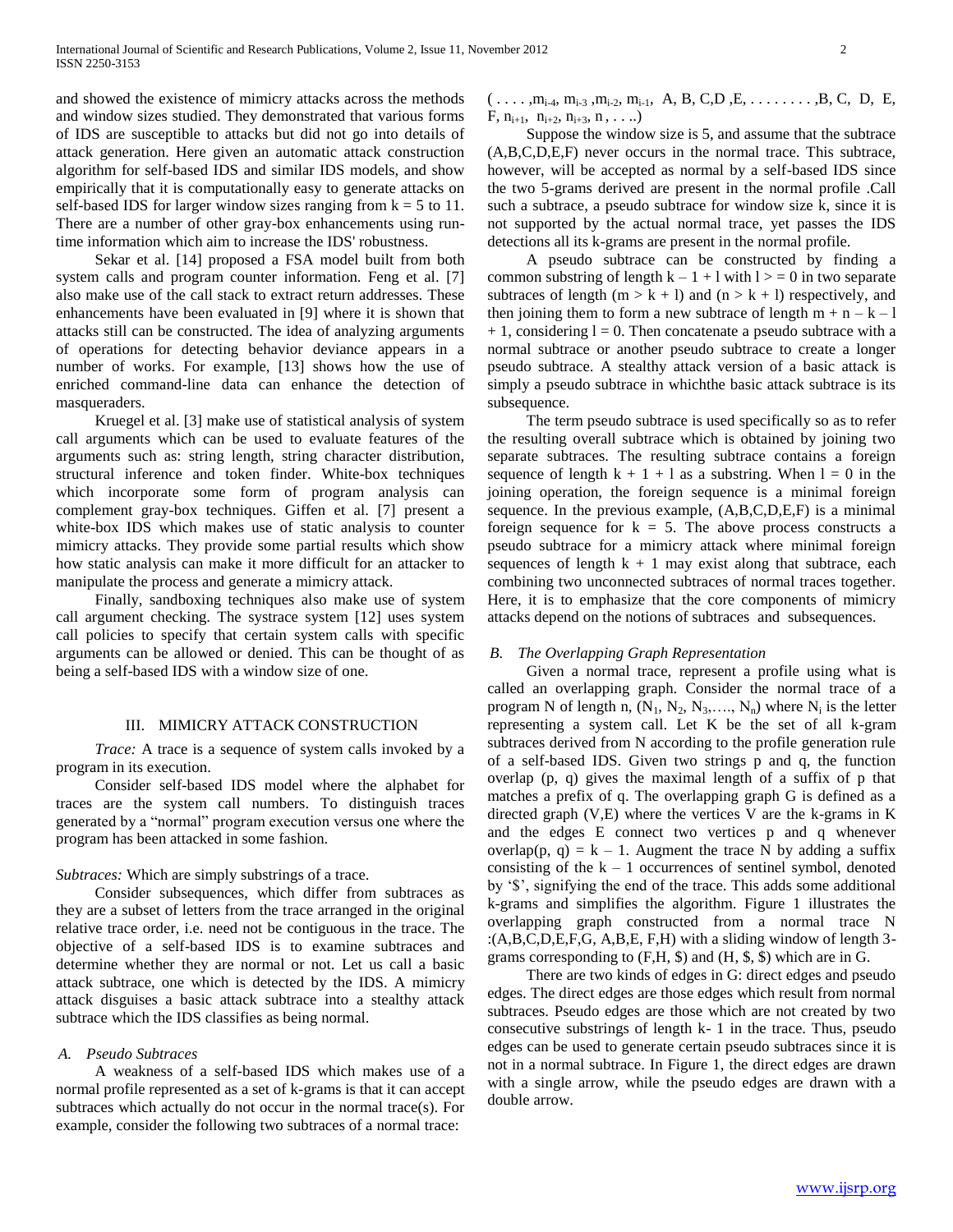

**Figure 1. Overlapping graph G for N : (A,B,C,D,E, F, G,**   $A,B,E, F,H)$  with  $k = 3$ 

 The graph G can also be viewed as a finite state automata model for recognizing normal traces. A slightly different graph representation is described where the k-gram database are the state transitions. Their representation however does not distinguish between what in the overlapping graph corresponds to direct and pseudo edges. Since our concern is to address the limitations of self-based IDS, the overlapping graph allows a natural variant where we can evaluate the difference between allowing pseudo edges and removing them.

#### *C. Constructing of Mimicry attack*

 Rather than working with the FSA, it is more convenient to directly use the overlapping graph for constructing mimicry attacks. Given an overlapping graph G and a basic attack sequence A :  $(A_1, A_2, A_3, \ldots, A_l)$  is detectable by the IDS, to construct automatically the shortest stealthy attack subtrace L :  $(L_1, L_2, L_3, \ldots L_m)$  where m – l which contains  $A_1, A_2, A_3, \ldots$  $AA_1$  as a subsequence and where the other system calls in  ${L -$ A} behave as no-ops with respect to A. Transforming a basic attack subtrace A into the shortest stealthy subtrace L is equivalent to: finding the shortest path P on the overlapping graph G which monotonically visits nodes whose k-gram label begins with the symbol A<sub>i</sub> for all  $1 \leq I \leq 1$ .

 Let augment G with an additional sub-graph, the occurrence subgraph. The nodes in the occurrence subgraph, which we will call W, are individual letters for each occurrence of the letter from its k-grams in G. For each node  $w_i$  in W, add an outgoing edge to all nodes in G where the first letter in its k-gram label is the same as the letter for  $w_i$ . The set of new edges from W to V be, the Occ set. The resulting graph  $G_0$  is simply (V +W,  $E + Occ$ ), which is called the extended overlapping graph.



**Figure 2, Extended overlapping graph for graph in Figure 1.**

 Illustration of the mimicry attack construction with the following example. Suppose that we want to construct a stealthy subtrace from a basic attack subtrace  $A : (G,C,D)$  using the extended overlapping graph  $G_0$  in Figure 2 for the graph in Figure 1. Note that the subtrace (G,C,D) is detected as it is not a 3-gram of the normal trace. Inspecting graph  $G_0$ , the stealthy path: GAB-ABC-BCD-CDE-DEF. Thus, the stealthy attack subtrace is the sequence of (G, A, B, C, D), with A and B added as no-ops. This example uses the pseudo edge (GAB, ABC).

 Attack construction performs a search to find the shortest mimicry attack. Each node in the search tree corresponds to one letter in the original attack string,  $A_i$ . The branches from  $A_i$  are the choices of constructing a subtrace starting from the potential k-grams for  $A_{i+1}$  pointed to by Occ. The process continues until we reach  $A<sub>l</sub>$  which is the last node in the attack. In order to make the search more efficient, let us employ a branch-and-bound strategy to prune the constructed attacks which exceed the best solution found so far. The implementation uses the Dijikstra allpair shortest path algorithm both to test connectivity between two nodes in G and also to assist in pruning for branch-and-bound search. A sketch of the algorithm is as follows.

Attack Construction Algorithm

#### *Input:*

- Sliding window length k
- A normal trace  $N : N_1, N_2, N_3, \ldots, N_n$
- Basic attack subtrace  $A : A_1, A_2, A_3, \ldots, A_l$ *Output:*
- 
- Shortest stealthy subtrace  $L: L_1, L_2, L_3, \ldots, L_m$
- Or failure, if no solution trace can be found.
- 1. Perform Dijkstra all-pairs shortest path algorithm for all the nodes V . Between two adjacent nodes, set distance: =1.
- If two nodes are not connected then distance:  $=\infty$ . 2. Set Min distance: =  $\infty$  and Min path: = < >.
- Create a special node  $v_0$  where V<sub>i</sub> distance( $v_0$ ;  $v_i$ )  $:= 0.$
- 3. Perform branch-and-bound search on the search tree,
- for all i:=1 to l choose  $v_i$  from  $\{v_i \mid (A_i; v_i) \in \text{Occ}\}$ :
	- If distance( $v_{i-1}$ ,  $v_i$ ) =  $\infty$  then backtrack.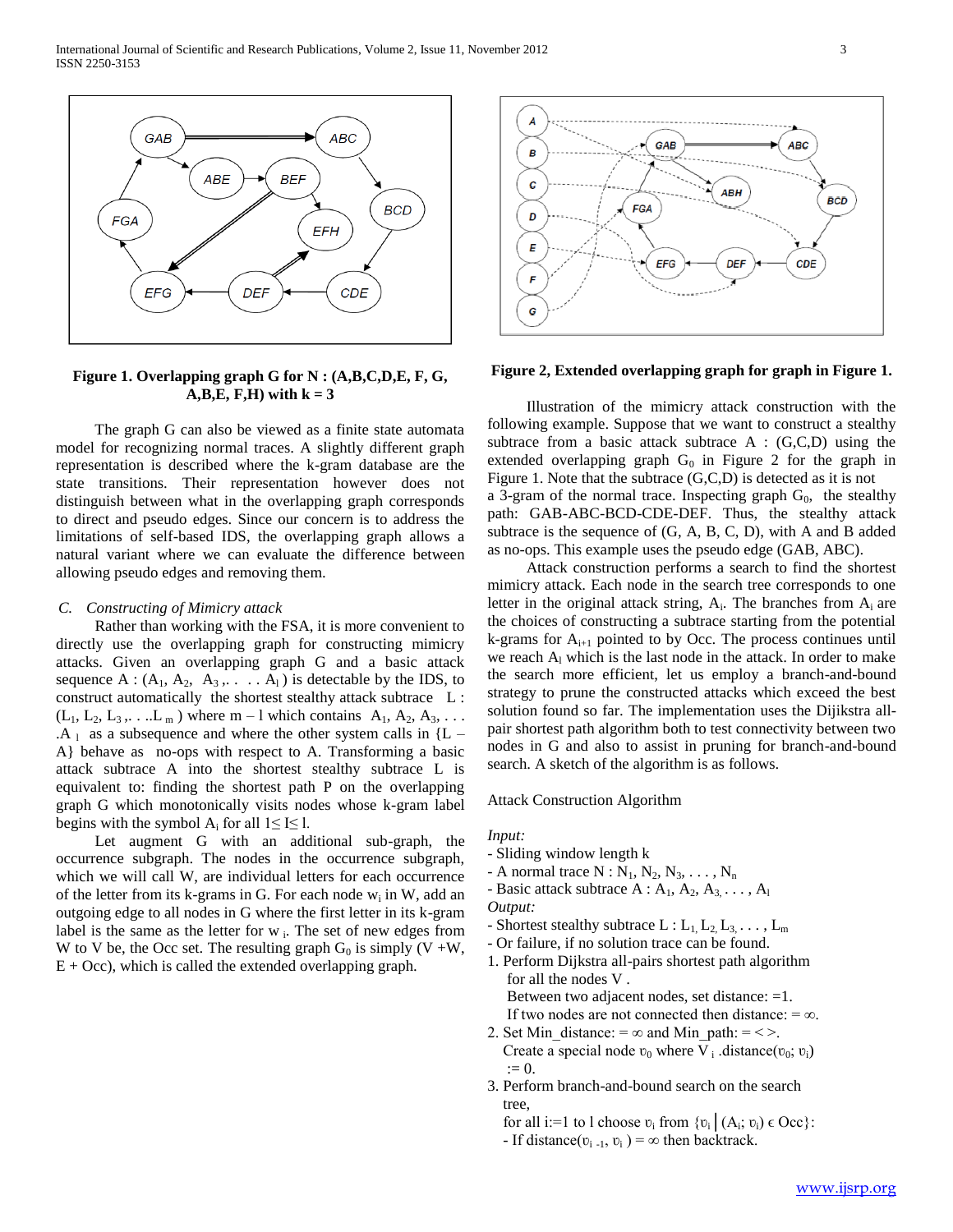- Add distance( $v_{i-1}$ ,  $v_i$ ) to current cost.
- If current\_cost  $\geq$  Min distance then backtrack.
- If complete solution is found then

 If current cost < Min distance then Min\_distance := current\_cost;

 $Min\_path := current\_path$ .

4. Once the search tree is fully explored:

If Mi distance  $=\infty$  then return failure;

Else return  $L: L_1, L_2, L_3, \ldots, L_m$ .

In order to use this algorithm in a buffer overflow setting, it needs to be modified to take into account the border k-gram. This is further discussed.

# IV. IDS ENHANCEMENT

 Consider a simple gray-box enhancement to an IDS which can either prevent or make mimicry attacks more difficult. To simplify the discussion and evaluation, apply the enhancement to the baseline self-based IDS which use system call numbers in the k-grams

#### *A. Arguments abstraction and privileges*

 The credentials which determine the current privileges of a process are its effective user-id (euid) and effective group-id (egid). The euid (egid) is either the actual real uid (gid) of the user, or it has been changed by invoking a setuid (setgid) executable. So, euid and egid are simply a subset of all the user and group-id values defned in a system.

 It is proposed to enhance k-gram to include not only the system number but also (abstracted) information about the euid, egid and system call arguments.It is common for attacks to try and exploit programs executing in a privileged mode. The idea is that such attacks can be detected if the corresponding system call subtraces are unprivileged in the normal trace(s). A program which conforms to a good setuid programming practice generally drops privileges as soon as possible.

 Rather than using the actual values, we can abstract the euid, egid and system call arguments into categories based on a configuration specification. This is mainly to reduce the false positive rate which can be higher since the space of values is much greater. The abstraction technique also provides flexibility for us to group arguments and privileges together in terms of their importance/sensitivity level. Formally, we can represent the privilege and argument categorization in the operating system model with the following mapping functions:

Function EuidCat :  $U \rightarrow U'$ , where:  $U =$  the set of euid and  $U' \subseteq$ *N* (the set of natural numbers).

Function EgidCat :  $G \to G'$ , where:  $G =$  the set of egid and  $G' \subset$ *N*.

For each s $\epsilon$  S with S= the set of system call numbers, function ArgCats :

 $A_{s,1}$  X  $A_{s,2}$  X ……X A  $_{s,max\_{arg}} \rightarrow C_s$ , where  $A_{s,i}$  for  $i \in [1, 1]$ .  $max_{\text{arg}}$  = the set of possible entries for *i*-th argument of the system call s, and  $Cs \subset N$ .

 In the basic self-based IDS, the alphabet was over the system call numbers S, while in the extension, the alphabet is now a tuple  $U^{\prime}$  X  $G^{\prime}$  X  $S^{\prime}$  X C where  $C = U_{\text{scS}} C_s$ 

#### *B. Privilege abstraction*

 The euid and egid section are meant to provide the actual value mapping for EuidCat:

 $U \rightarrow U'$  and EgidCat :  $G \rightarrow G'$ . The example specification uses the following syntax for euid and egid:

 $\langle u'_{i}\rangle$ :  $\langle u_{i1}\rangle$ ,  $\langle u_{i2}\rangle$ , …………,  $\langle u_{in}\rangle$ ;  $\langle g'_{i} \rangle$ :  $\langle g_{i1} \rangle$ ;  $\langle g_{i2} \rangle$ ; …………,  $\langle g_{im} \rangle$ ;

Where  $u'_{i} \in U'$ ,  $u_{ij} \in U$ ,  $g'_{ij} \in G'$ ,  $g_{ij} \in G$ 

 To ensure that EuidCat (EgidCat) is a total mapping, a special entry "\*" is employed to indicate other euids (egids) so that the mapping satisfies the requirement for a function. As euid=0 and egid=0 signify important privileges in Unix, each of them has a distinguished mapping.

#### *C. Argument abstraction*

 The specification is a straightforward one. It maps the system call together with its corresponding arguments (defined in an argument specific fashion, i.e. understands pathnames for open) into a number (its category). One point to note that while it is possible to have more complex abstractions, it is sufficient to only use a single abstract value to represent multiple arguments.

#### *Some considerations in creating a definition:*

 The approach we have used is to focus the specification to a subset of system calls  $S' \subset S$  which should be checked in order to prevent attacks aimed at gaining full control of the system.

Consider *S'* to be the system calls in Threat-Level 1 Category namely: open, chmod, fchmod, chown, fchown, lchown, rename, link,unlink, symlink, mount, mknod, init module and execve. Other system calls in  $S - S'$  which have not been defined in the specification are mapped to a unique default value. Likewise Threat-Level 2 and Threat -Level 3 can be created. Given a system call  $s' \in S'$ , a simple approach for the choice of abstraction is to ensure that any critical operations on security-sensitive objects are mapped to a value different from a normal one. It is convenient, when specifying the abstractions and categories to make use of sequential matching from the start to the end of the definition. In this fashion, more specific mappings can be made first and the most general ones last. Pathnames require special treatment and we use a special notation,

 $p =$  =  $\epsilon$  pathname  $\epsilon$ .

#### *D. Disallowing Transitions.*

 It is also useful to specify the transitions that can lead to "bad states". The idea is to identify those singleton system calls with the corresponding privileges which can be sufficient to compromise the system's security. An example would be the operation of chown() on /etc/passwd with root privileges. Thus, the usual way of measuring anomaly signal by means of LFC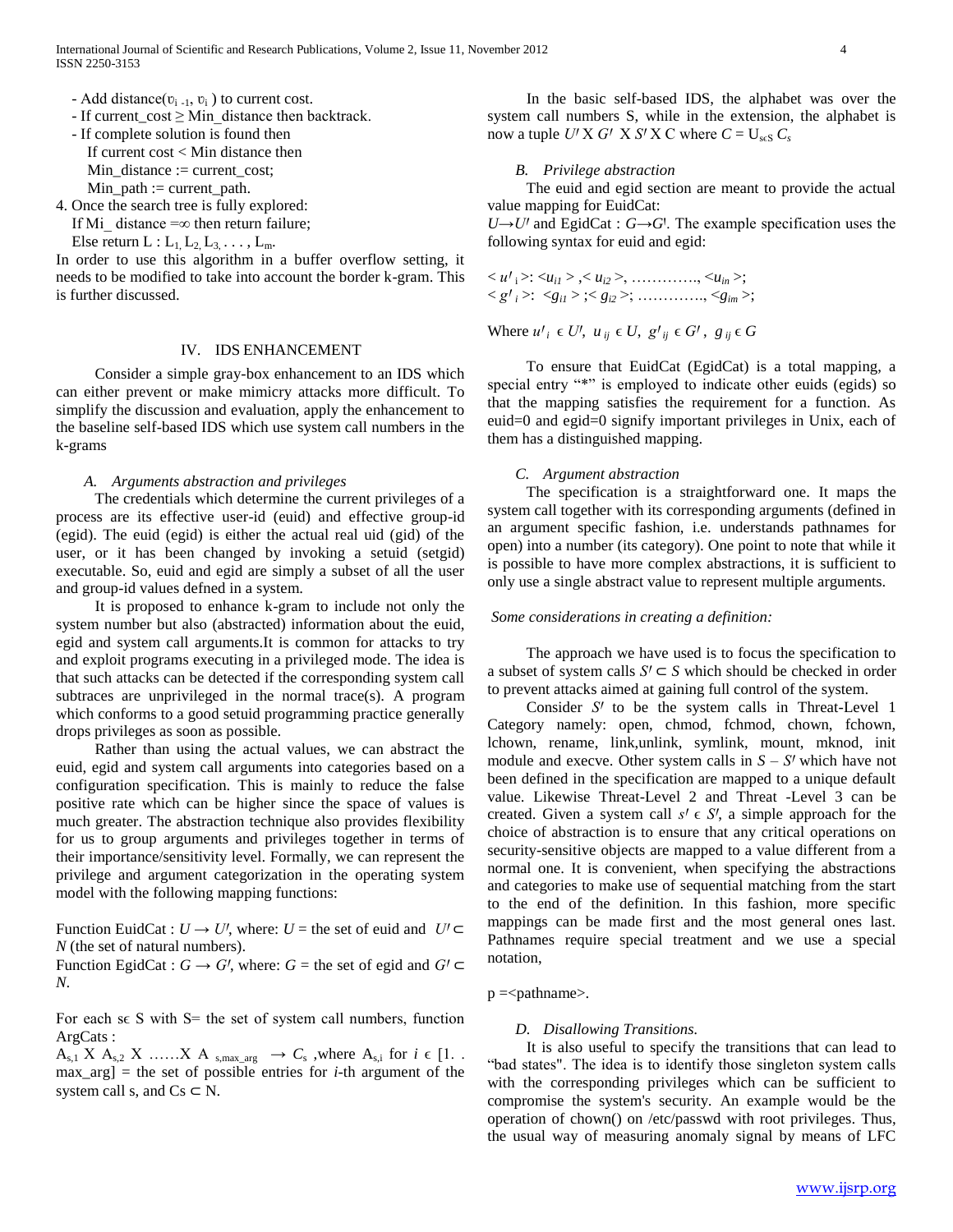function. This can also be used as an enhancement to access control to actually deny such a system call invocation in a program.Our category specification defines bad transitions as:

# *s' c*  $[u', g']^*$

where c is the abstracted value for the arguments of system call *sꞋ*, *uꞋ* and *gꞋ* are the abstracted privileges for user and group. Let  $D_0$  be the set of bad transitions. This specification may be too strict and needs to be adjusted with respect to the normal traces. When the normal profile is extracted from the normal trace dataset, collect the set  $D_N$ , those transitions from  $D_0$  which match against normal traces. The final adjusted negative transitions are

 $D = D_0 - D_N$ . The IDS detection then concludes that any system call in an execution trace matching an illegal transition d  $\epsilon$  D constitutes an intrusion. In addition, we may also prevent the operation itself.

#### V. EXPERIMENTAL RESULTS

 The construction of the shortest stealthy attacks on the two variations of self-based IDS and our improved IDS is presented with three IDS variants given in Table 1. Improved IDS is experimented against various mimicry attack strategies and investigate its false-positive rate. In the experiments,a sample generic configuration with several files which are security critical in the Unix/Linux environment: user and group related files (/etc/passwd,/etc/shadow, /etc/group), kernel memory device (/proc/kmem), and system configuration files (/etc/hosts.equiv) will be used. For simplicity most of the system configuration files in/etc (such as: /etc/inetd.conf, /etc/hosts,/etc/cron/\*) and devices files in /dev are omitted. Included entries for various directories commonly found in the Unix/Linux file system hierarchy conforming to the File system Hierarchy Standard [\(http: //www.pathname.com/fhs/pub/fhs-2.3.html\)](http://www.pathname.com/fhs/pub/fhs-2.3.html). While one can use a more detailed specification, this is already sufficient to show an increase in IDS robustness.

 **Remarks on the exploits used**. Objective is to investigate the practicality of automated attack construction, that experiment with real programs using existing real exploits. Here,just consider two attack scenarios: (i)buffer-overflow scenario: where one can replace the shellcode of a buffer-overflow exploit with a code sequence executing a stealthy attack trace; and (ii) direct attack: which might be the result of replacing the program by a trojan which then executes a stealthy trace to fool the IDS.

The following remarks apply to our experiments:

 - The three exploits make use of execve() system call to spawn a root shell. However, execve() is not present in the normal trace. Therefore, we can use an alternative strategy to write an entry to the file "/etc/shadow". This actually corresponds to Attack-strategy A2 from the list of strategies shown in Table 3. This particular attack strategy is chosen for detailed comparison here as it has been used for mimicry attacks in self-based IDS.

 - In the buffer-overflow case, there is another constraint that the stealthy attack trace must be introduced at the "attackintroduction point" or "point of seizure". Hence, we need to manually determine this point and make note of the k system

calls before the attack point, which we can call as border k-gram. Given this, we need to ensure that the concatenation of border kgram and the stealthy attack trace still passes the IDS. Thus, we need to slightly modify the search algorithm as follows: (i) the border k-gram must be included as an additional input which will then define the associated border-node in V ;and (ii) the firstlevel nodes in V are explored during the search only if they are connected to the border node (and with *path \_length* > k - 1).

 **Traceroot2 (Traceroute Exploit**) The exploit attacks LBNL Traceroute v1.4a5which is included in the Linux Redhat 6.2 distribution. The original attack sequence is: setuid(0), setgid(0), execve("/bin/sh"). This is changed into: open(),write(), close(), exit().

 The result of the attack construction on normal traces generated from three Traceroute's sessions(with a total of 2,789 system calls) for sliding-window sizes from  $k=5$  to  $k=11$  is given in Table 2.

## *A. Improved IDS.*

 Resistance against Various Attacks Having shown that the improved IDS can better withstand mimicry attacks, now evaluate the IDS against a number of different attack strategies.First, list some important files from the security viewpoint, namely F1:/etc/passwd, F2:/etc/shadow, F3: /etc/group, F4: /proc/kmem and F5: hosts. equiv. Next, Table 3 contains a list of number of common attack strategies in the Unix/Linux environment on those files above when the system calls are executed with superuser euid/egid privilege. While the list is not comprehensive, it suffices to demonstrate improvements in the resistance level of the IDS.Here, let chose the Traceroute program for this experiment. The experiment was done on normal traces described earlier (2,789 system calls) with a sliding-window size set to 5.Found that all the attack strategies listed in Table 3 fail on the tested normal traces even in the direct-attack search scenario. For most of the strategies (A6 - A61), the attacks fail because the needed attack system calls do not appear in the normal traces. In attacks A1 - A5, given the category specification, the attack searches fail because the normal traces do not contain the particular categories.

# *B. False-Positive rate.*

 Here are some preliminary results comparing the new IDS in terms of its false-positive rate to the baseline self-based IDS. Let chose a progras: traceroute in Redhat Linux 7.3. For this program, there are 10 trace sessions and then randomly chose one to be tested against the other 9. The results are shown in Table 4 below. Here we can simply measure the number of foreign k-grams. As can be seen, the enhancement does not increase the false positives.

#### VI. CONCLUSION

 This paper presents an efficient algorithm for automated mimicry attack construction on self-based IDS. This is useful for evaluating the robustness of the IDS to attacks. Proposed an extension to self-based IDS using privilege and argument abstraction. This extension is both simple to use and also makes the IDS more robust. An important advantage of our IDS